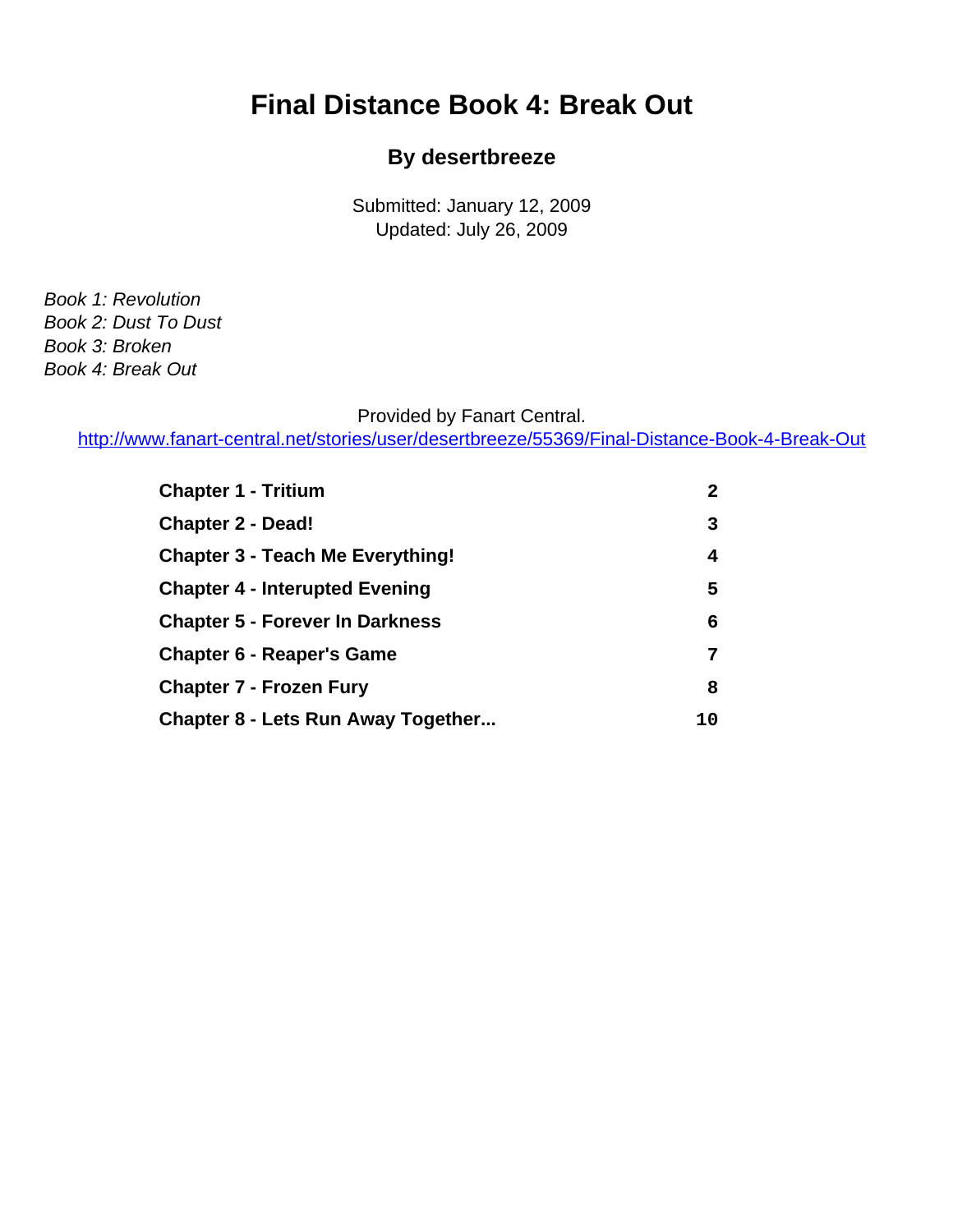#### **1 - Tritium**

<span id="page-1-0"></span>"Aww come on mom why can't I be a BloodClan warrior right now?? I'm strong enough to take on Dusty's minions!!" growled Platinum ruffling his fur.

Danger sighed and rasped her tongue over the little kit's head, "Because your not old enough, just a two more moons then Phantom will let you train."

"Then we won't have to be stuck in here with kits like them" Cherish giggled and pointed with her tail to Ferret's newborn kits, Pocky and Emo.

Bandit who was laying by Ferret's side smiled proudly at his kits. Nitra looked at him with curiousity and then at her mother, "How come we don't have a father??"

It was Tritium who answered, "Because she doesn't want you to know who he is! It'd scare you too bad! But I unlike you three take the time to listen to the others gossip... they talk as though we shouldn't be here..."

Danger gazed at him with shock reflecting in her eyes. Tritium's green eyes seemed to gaze right through her. This tiny kit spoke like Phantom...

Suddenly her thoughts were interupted as Zifandel and Robin bounded over. Zifandel sighed and spoke softly, "Flare says to stay here and protect Ferret and the kits... Dusty's warriors are trying to take the kits!"

Danger shifted uneasily. Tritium spat angrily, "I knew it!"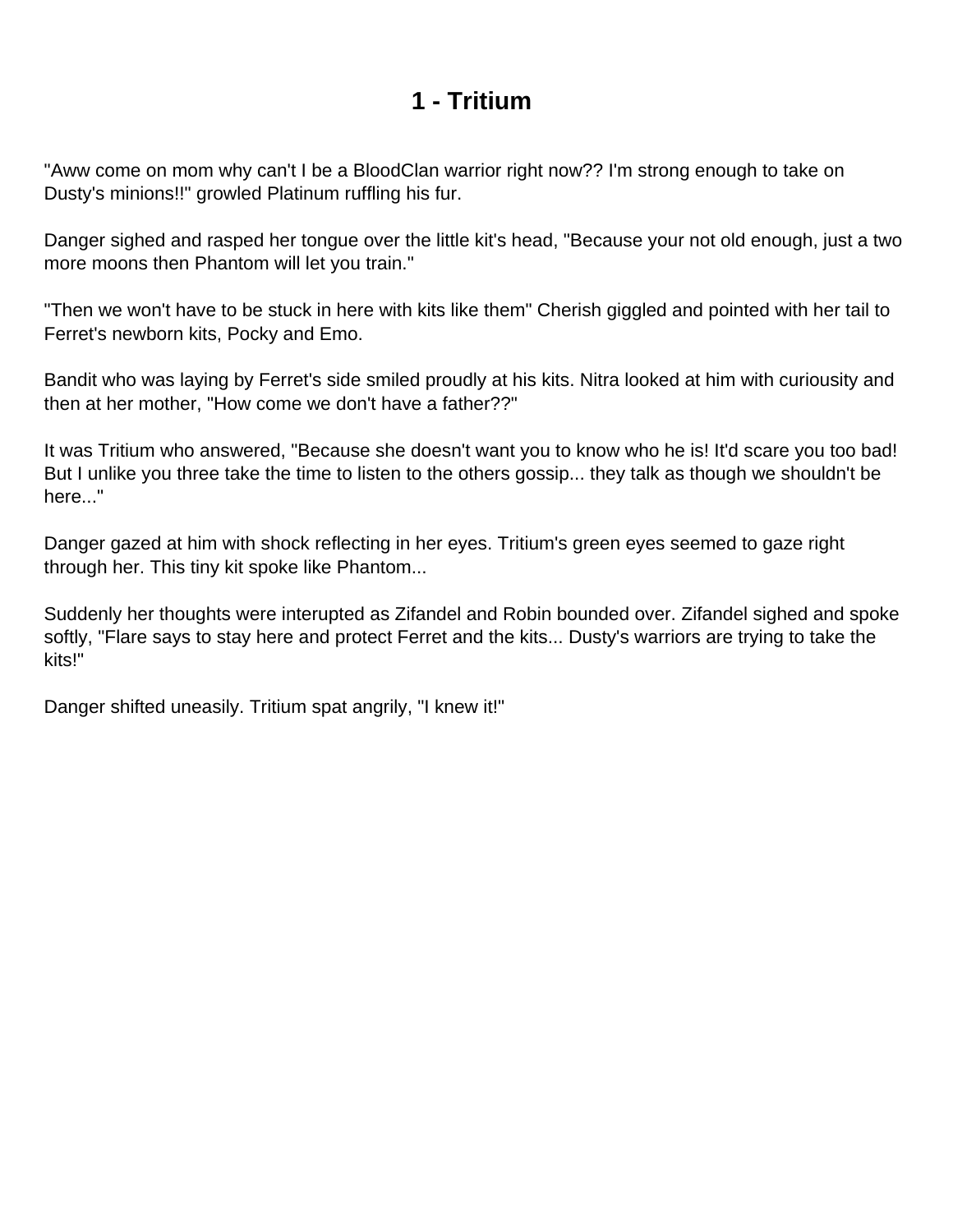#### **2 - Dead!**

<span id="page-2-0"></span>Danger glared at Dusty every hair on her pelt rising as she unsheathed her claws. She snarled but he merely laughed at her and mewed, "So dear... how are our children??"

Her claws dug into the ground, "Ours?? They are mine!!"

"Is that so??"

"Yes!"

Tritium watched in horror as his mother lunged at Dusty but was cut short as his claws raked across her underbelly. A nasty gurgling sound filled the air and her body hit the ground with an even more sickening noise. The blood poured out of her stomach and neck and stained the white paws of her young son. The other kits were hiding in Ferret's nest but Tritium had stayed with his mother... big mistake on his part. As Dusty took off Tritium padded over to his mother and sniffed her cautiously. Her eyes were dim and lifeless... She was gone...

"Momma?" he mewed helplessly.

No answer.

Suddenly Phantom's voice granted Tritium some relief, "Its alright little one... Dusty's gone... Frozenheart and Joel saw him off..."

"What about Danger??"

"I'm sorry... She's dead..."

"No! No! Dusty... I don't care if you are my father! I will kill you! One of these days!! I'll rip you apart! Stupid kittypet! You will die at my paws!!!" he buried his muzzle into Danger's fur and proceeded to whimper and mewl, hoping, praying to StarClan that she would move, but she didn't... His mother had been taken away... by his own father.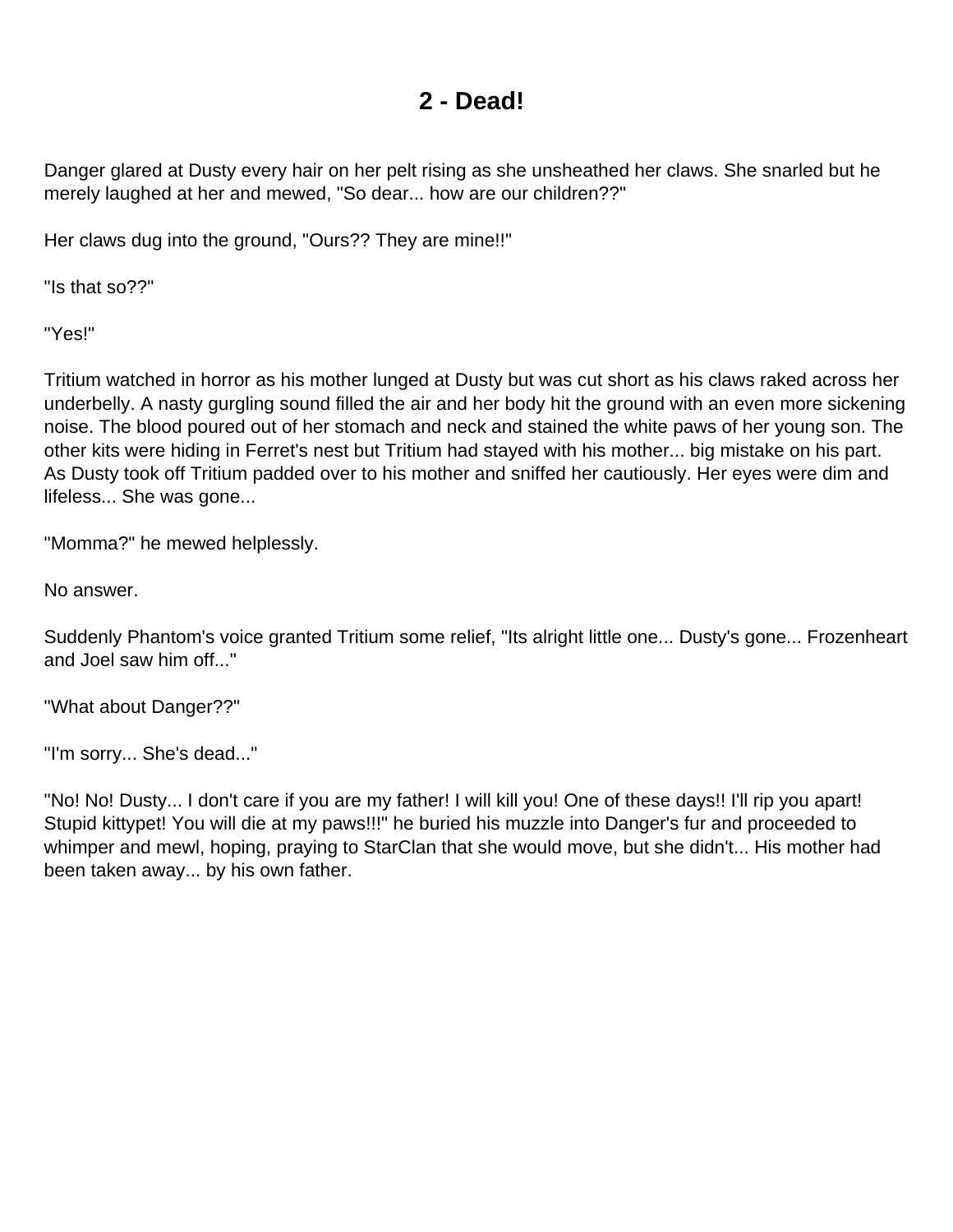# **3 - Teach Me Everything!**

<span id="page-3-0"></span>Tritium glanced at Phantom who was sitting vigil for Danger. Beside him sat Flare and Robin. Robin had never really gotten along with Danger but the two she-cats were practically like sisters, bickering constantly despite their bonds. Along time ago under the leadership of Scourge the warriors of BloodClan only looked out for themselves and could care less about each other but with Phantom's leadership they'd become more clanlike than anycat ever thought possible. Now obviously there were some BloodClan cats who didn't agree with Phantom's 'soft-hearted' aproach to crisis none of them dare challenge him... after all some of them still thought he'd turn on them at any moment... he did kill his own father in the past...

As Tritium padded over to sit beside Robin he noticed other cats coming to sit vigil for his mother. Fira, Scarlet, Claw, Fang, Bandit, Hail, and many others gathered around the tattered gray and white body of Danger. Cherish, Platinum, and Nitra soon came padding over to sit beside their much more serious brother. They giggled and tumbled around on the dusty barn floor while he stared blankly at the dried blood in the nursery area.

Suddenly Tritium flinched as he felt Final's tongue rasp over his head. She mewed softly, "Oh little one... I'm so sorry... and please don't be mad at your siblings... they don't understand whats happened. They're not stupid but they do not realize she's never coming back."

He nodded and sighed, "I know... I just wish I could sink my teeth into Dusty's throat and watch him bleed out his life while all of us laugh at him! My momma didn't deserve to die... all she ever did was love him... I heard her talking to Frozenheart once... she said that even after he turned on his clanmates there was a small part of her that still longed to be with him. I may be little but I know he's heartless!"

Dustfang came to sit beside Final. He looked at his paws as he spoke, "Yeah a while ago many of us thought that Dusty was supposed to be the one to defeat me and save the clans but its strange how life plays out... I still regret all the things I've done but I know it'll be alright once Dusty meets his demise!"

Tritium smiled, "Hey Dustfang? Will you teach me to fight?"

"If Phantom's all right with it, then sure."

"Yes!! I want you to teach me everything you've ever learned! Momma's death will be avenged and Dusty's blood shall stain my paws. One day soon I will put that no good murderer in his place!" his calico pelt bristled in anticipation.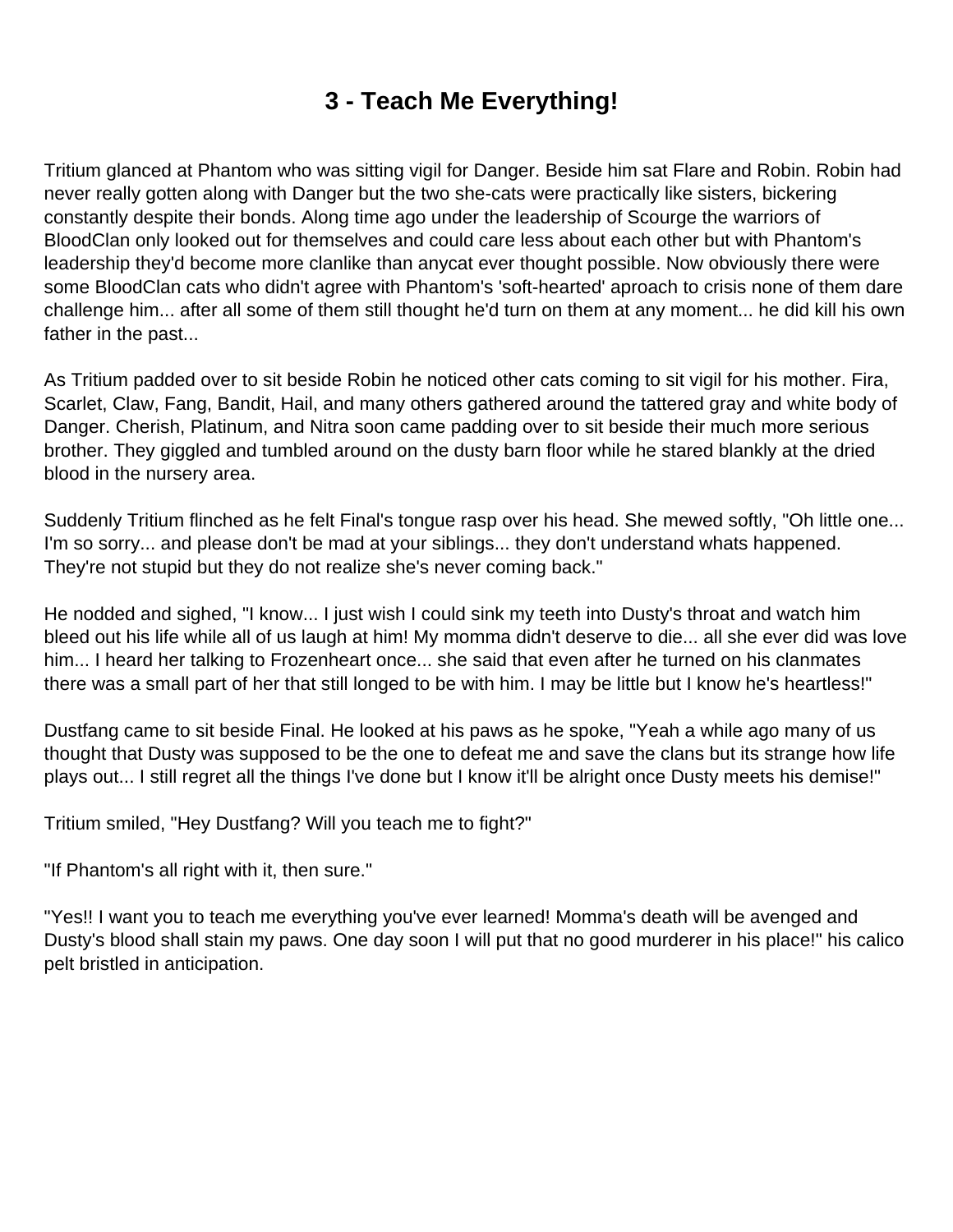## **4 - Interupted Evening**

<span id="page-4-0"></span>Robin sighed as she watched Phantom and Flare carry Danger's body off to be buried. She decided she needed some peace so she snuck out of the barn quietly so the others wouldn't worry. Quietly she padded along the trail that led her to ThunderClan's border. Then she realized she was being followed, she snarled and turned to face whatever the threat may be but allowed her fur to lay flat as she recognized the pale cream pelt of Zifandel. He smiled at her warmly, his green eyes sparkling.

He mewed softly and reached out with his paw so he could set it down on Robin's, "I wanted to make sure you're alright..."

She pulled her paw away and looked at him with a conflicted expression, "I'm fine! And I already have a mate you know!"

Taken aback his ears flattened in hurt, "I- I'm sorry... I-"

She surveyed the pitiful tom and sighed, "No its okay... Foxwhisper decided to stay with ThunderClan so I guess it wouldn't hurt to spend some time with you..."

Instantly fine Zifandel went on bragging about all the prey he'd got this morning and how he'd beating Kira in a training fight. Kira was a skinny black tom with white tabby stripes and a bad attitude. Fighting him was extremely hazardous because he would often unsheath his claws even during training.

Suddenly the two young cats found themselves facing Dusty and his new mate, a rogue named Reaper. Robin bristled angrily and snarled, "What do you want now you traitor?!?"

Reaper laughed sarcastically and smiled at Dusty, "Oh Dust... you never told me your sister was so much like you! Its like seeing double!"

"Shut it you useless rogue!" hissed Zifandel, "Robin is nothing like that murderer!"

"Murderer? Pfft! Dusty is the cat who will cleanse the territories of the warrior code! All those who stand in his way are just wasting time and therefore deserve to meet their end!"

Robin fixed her gaze back on Dusty, "I'll ask again! What do you want now?!?"

Dusty smiled wickedly at her and unsheathed his claws, "Your life!"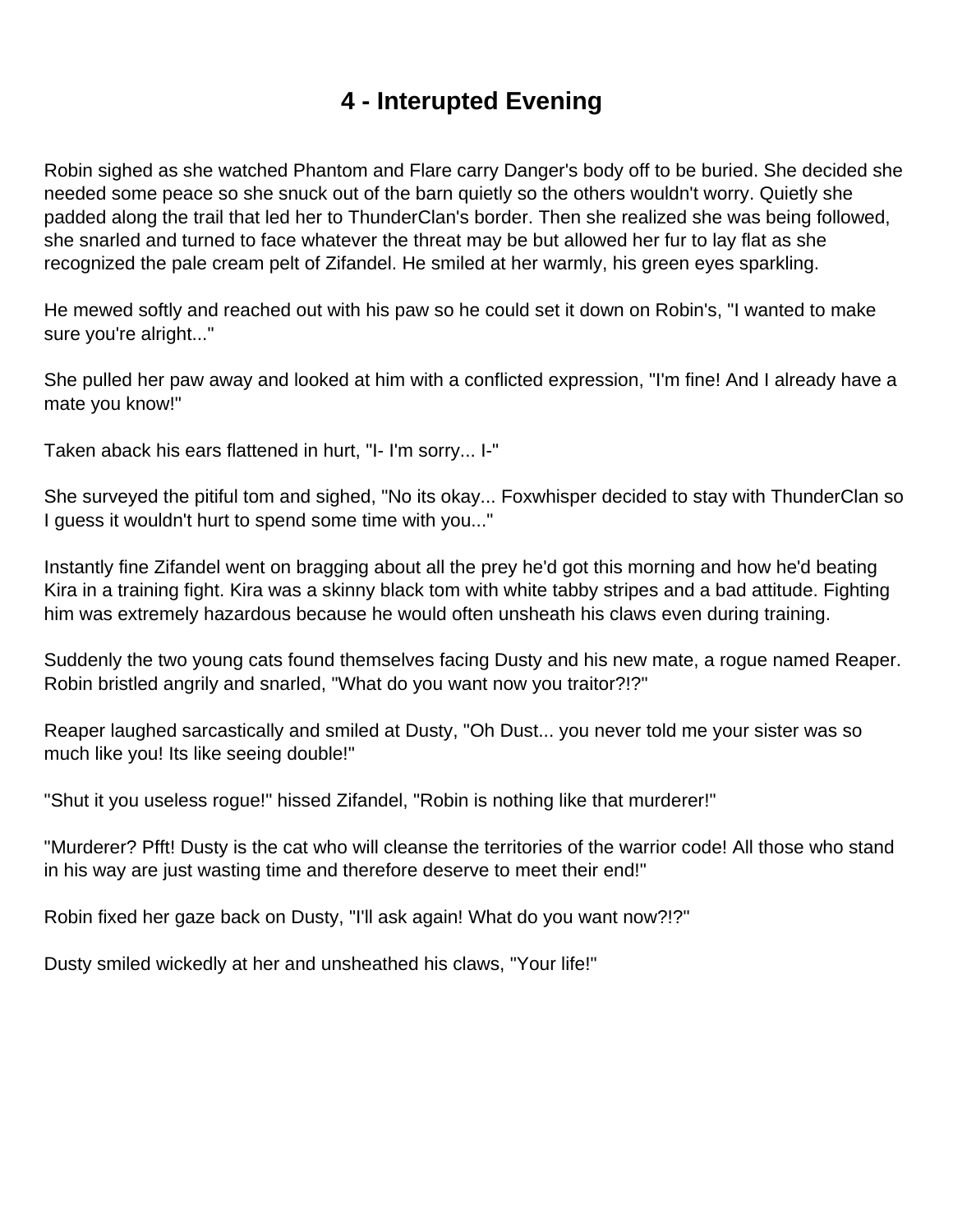## **5 - Forever In Darkness**

<span id="page-5-0"></span>"Not today!" growled Zifandel springing at Dusty. The much luch larger tom had forseen the attack and dodged it easily. His claws raked violently down the former kittypets side. Zifandel screeched in pain but did not fall, instead he double back and landed a blow to Dusty's eyes causing him to back off.

"I- I can't see!" yowled Dusty flailing his paws in frustration and fear.

Robin stared at Zifandel in astonishment. The little cream colored tom was now laying in the dirt, staining it with his blood. He picked up his head with the little strength he had left. His green eyes were dim but she could tell he was fighting.

Dusty was now in full panic mode, "I'm blind!! No! No! This can't be happening! Not to me! I am the one who is meant to cleanse the forest of that pathetic warrior code!! Not wind up blinded by a kittypet... I will not be like Final!" he tried to take off running but crashed full speed into Reaper who stumbled and fell over. The two of them clumsily left with their tails low in defeat.

Robin was trying not to laugh as she lay beside Zifandel. She began calling for help. Soon enough Scarlet and Claw had showed up with Tritium bounding up behind them. Scarlet sniffed Zifandel's wounds cautiously then signaled Claw to carry him back to the barn.

"He'll be alright I assure you Robin," mewed Scarlet flicking her tail disdainfully. Sometimes Robin wondered why Scarlet wasn't chosen to be leader over her sister and Phantom... She seemed so confident and reserved.

Tritium approached Robin calmly, "What happened??"

Robin nuzzled the kit lovingly, "Zifandel saved me... he... he blinded Dusty."

"Blinded him??"

Robin nodded.

"Thats great!" said the voice of Phantom who was padding up with Flare by his side, "This will make things so much easier!"

"Not quite," hissed Reaper rushing past the others to snatch Tritium by the scruff of his neck, "You still have me to deal with!"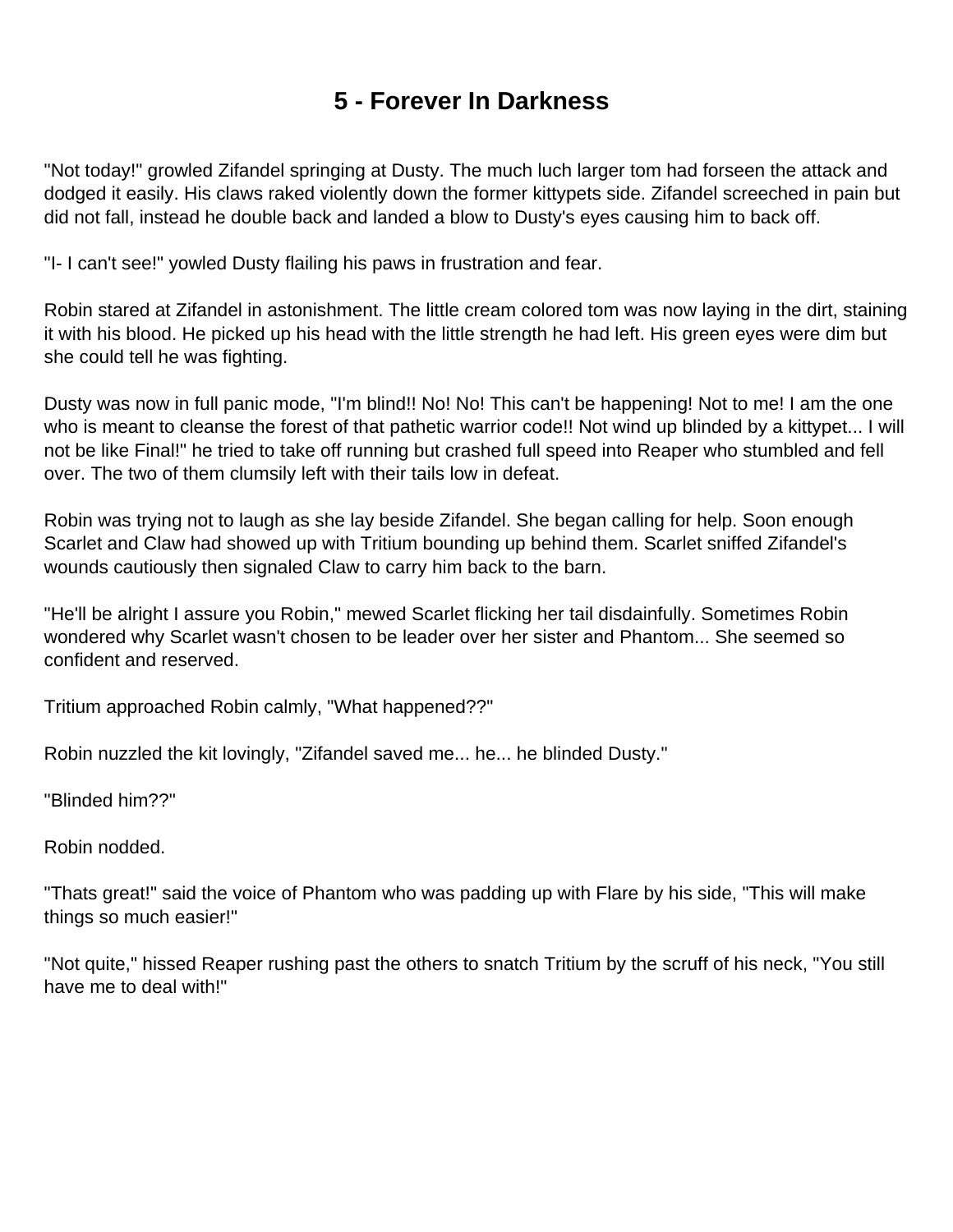#### **6 - Reaper's Game**

<span id="page-6-0"></span>Tritium snarled and slashed at Reaper till she dropped him. He glared at her and watched her fur bristle angrily, "You think your trouble's have ended with blinding Dusty?? Pfft! Idiots! How bout this? We play a game. If your 'clan' wins I'll take the other rogues and leave the forest. If I win you must choose one of you to be sacrificed to me."

"Never!" growled Flare the spines on her back rising.

"If you don't play then I kill this precious kit!" she ran her claws gently along Tritium's spine till the kit shrieked.

"Fine..." mewed Phantom in defeat, "What do we need to do?"

"Easy!" sneered Reaper, "Fight me!"

She was instantly on top of Phantom. Viciously clawing and biting the little white tom. Flare gasped and unsheathed her claws but did not move because Reaper flashed her a warning glance. Phantom was on his feet in a moment and bit down hard on his attacker's soft neck. His claws raked down her side in anger but she did not stop pounding him with little attacks. What was she trying to do?

Suddenly she became much more savage and kicked Phantom across the clearing with her hind paws only to pounce back on him before he had a chance to rebalance himself. Her teeth met his shoulder and he screeched in pain. Tritium winced at the sound of his grandfather's shriek of pain. Reaper was a monster! Her lavender fur seemed to gain strange black markings as she continued to attack Phantom.

Then something extraordinary happened. Phantom was able to knock her off her paws and slash at her with full force. This blew the breath out of her and allowed him to land a finishing blow on her. She cried feebly as he snarled at her. Her red eyes soon faded to a dim frozen expression of fear.

Flare smiled and pranced over to her mate and began licking his wounds in admiration, "You showed her!"

Phantom prodded Reaper with his paw and noted the slight rise and fall of her chest and blinking of her eyes as she twitched in pain, "For now maybe..." then lowering his voice to a whisper he continued, "That was the most terrified I've ever been during a battle in my life..."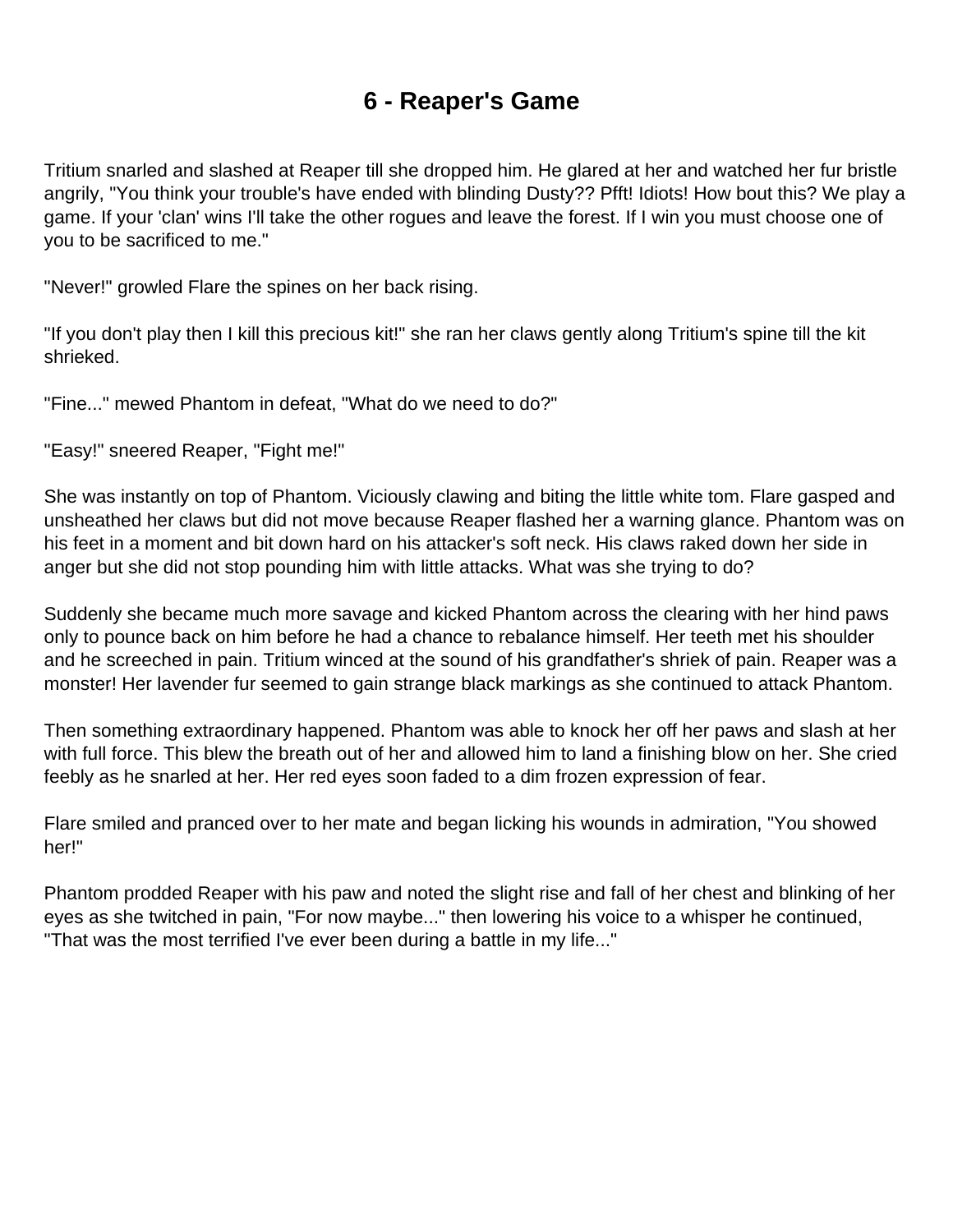# **7 - Frozen Fury**

<span id="page-7-0"></span>The following chapter was written by my bestest buddy EternalDarknessWaitsForDawn. Thanks much Ria! I promise I'll write more soon! I think I've finally found my insparation. ~Dezzy (6/30/09)

Frozenheart stood sentry duty on the roof of the barn, cold eyes scanning the surroundings. She almost dared anything to get close enough for her to lock her jaws around it's neck. Ivy carefully treked up to where she was sitting.

"I've come to relieve you for watch duty..." She stated meekly, afraid of meeting her cold eyed gaze. Frozenheart meerly flicked her tail.

"I need no relief." Her meow was harsh, and caused Ivy to jump. "But whatever the leader demands..." her voice trailing off. She leaped down from the barn, leaving the poor apprentice obviously relieved herself. Walking into the barn to catch something to snack on, she saw the kits playing around the queens' sleeping place. Her eyes softened as she watched them, remembering the little time she had had with her kits...

"Anything new to report, Frozenheart?" Phantom's question ripped her from the memory, and she raised her head to him.

"No, not even mice are stirring tonight..." Now having it said out loud, she did find it a little odd...She looked behind her to see that Ferret had taken Pocky and Emo out to explore, and a vivid scene flashed across her vision...

Crying kits... Blood everywhere... Vicious fangs closing around tiny throats...

A snarl ripped through her jaws as she bolted out to Ferret and Bandit. Something had just stirred in the bush, taking Ferret off-guard. A large fox now stood in the clearing, saliva dripping from its mouth. Ferret gasped, and tried to usher the frightened kits back inside. Frozenheart threw herself at the fox's underbelly, scratching it as fiercely as she could. She screeched as it's mouth closed on her shoulder, but she wouldn't loosen her grip on it, not til the kits were safe...

A second fox had since emerged, looking for something to fill its ravenous stomach. Back up bounded out of the barn in the form of Fang and Fira, along with Bandit they advanced on the second fox. Frozenheart meanwhile locked her jaws on the first fox's neck, while it thrashed desperately to remove her. She scraped her back claws down it's back repetivily, and wrapped her front claws reinforced with dog teeth around its neck. A sharp scratch on it's back made a nasty snapping sound, like she had cut its spinal cord...

As the first fox crumpled, the other realized defeat, and ran off. Frozenheart stood over her victim, panting heavily.

Scarlet ran up to Frozenheart, supporting her as she led her to the barn to lay down. A fresh batch of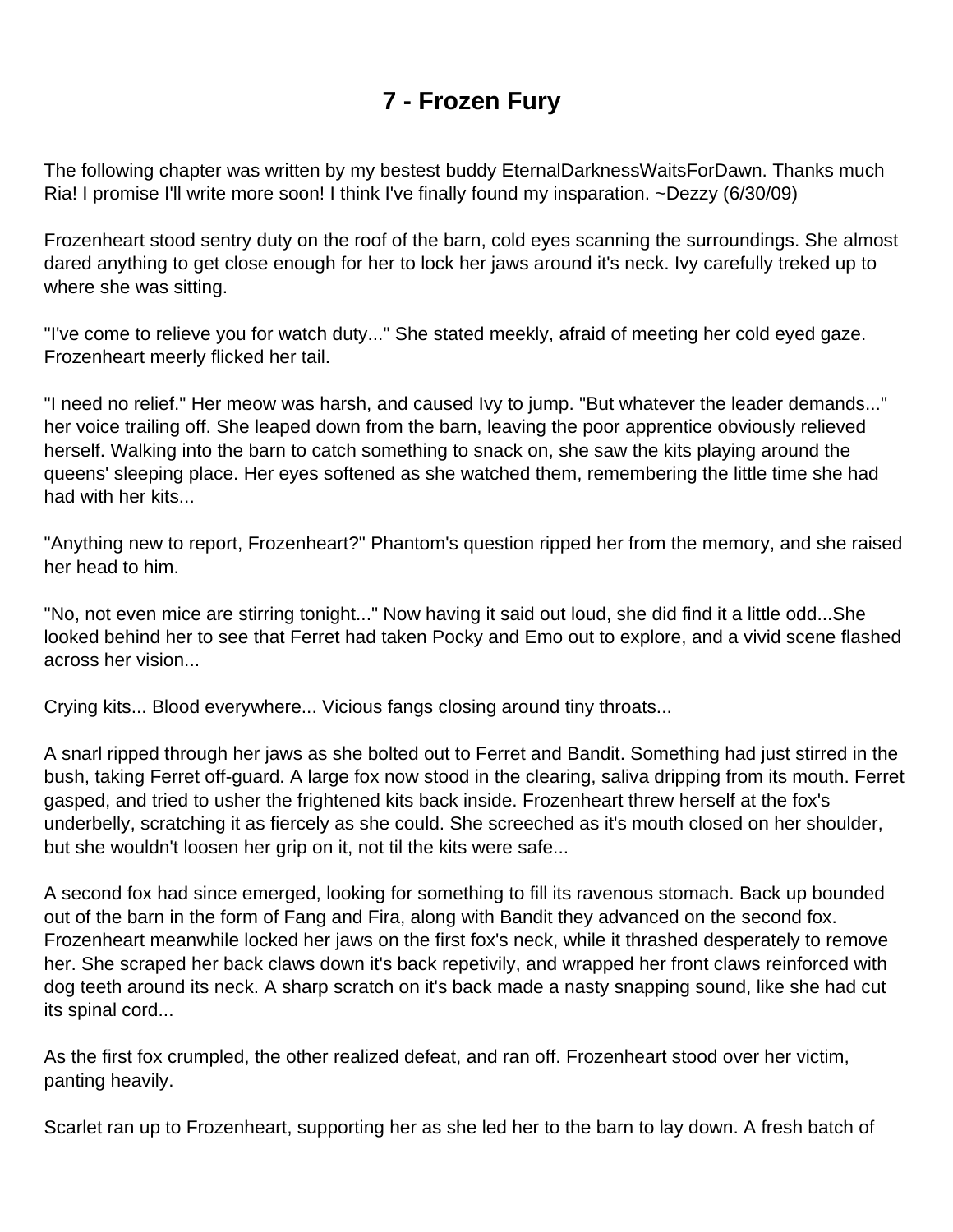scars covered her pelt, and her breathing finally evened out. Ferret padded up to her in respect and dropped a mouse.

"Thank you. You saved mine and my kits' lives..." Frozenheart looked up at Ferret, and nodded. Right now she just needed rest.

"Remind me never to tick her off," Bandit whispered to Ferret.

"We've got quite a fearless fighter on our hands..." Fira mummbled...